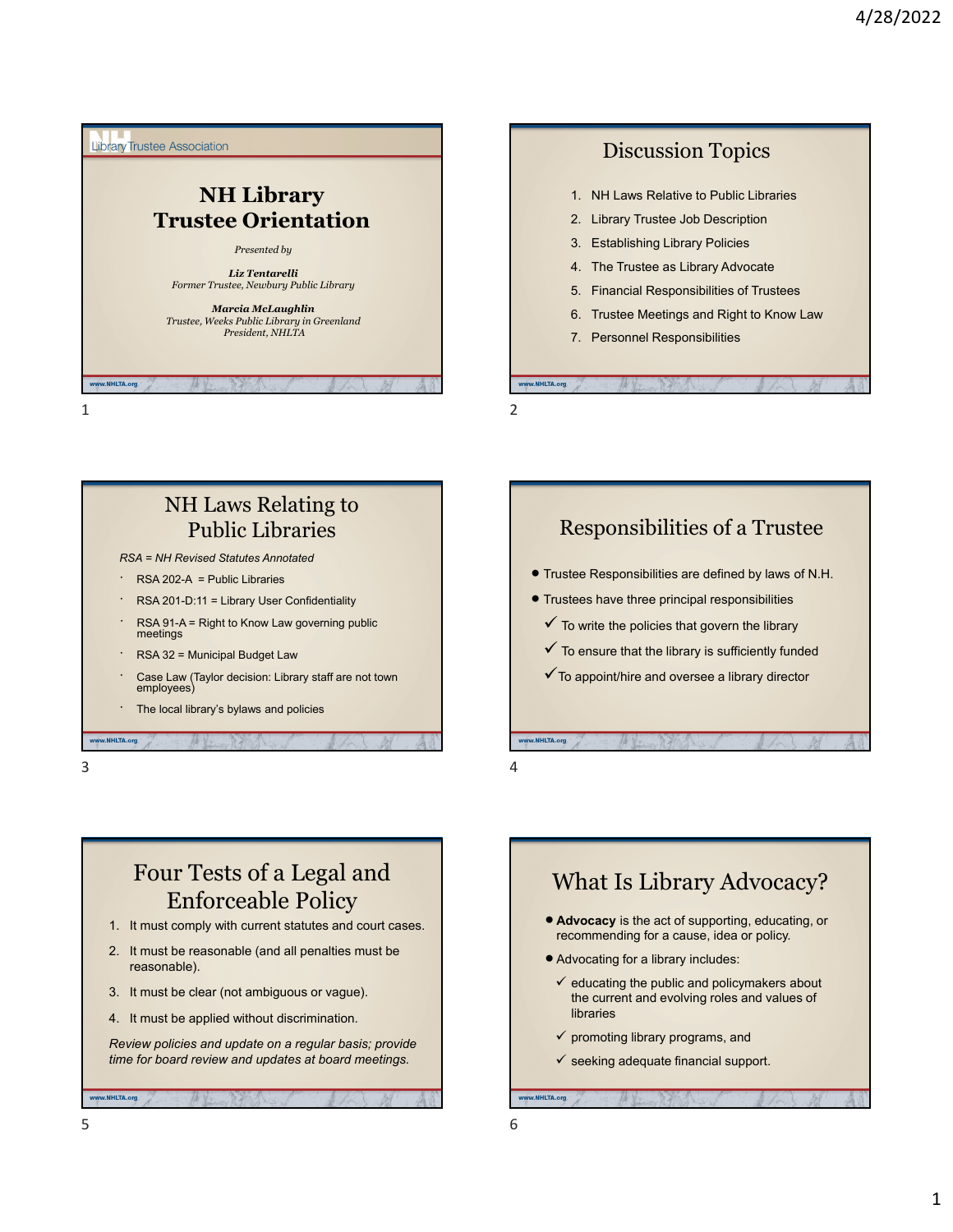### Trustees' Financial Duties

#### **202-A:11 Powers and Duties**

- Prepare an annual budget
- $\bullet$  Identify what support is needed from public funds
- Submit budget to Selectboard, Town Council, City Council, etc.
- A separate budget request is required for new construction, capital improvements

## Advocating for Your Budget

- **Present the budget in the context of the library's mission,** goals, objectives.
- **Share statistics on circulation, programs, collection** opportunity to educate the public!
- **Know what share of the town budget the library represents.**
- Know what the library costs taxpayers annually.
	- $\checkmark$  Pennies on the tax rate
	- $\checkmark$  Dollars per capita or per average household

#### *The Library is one of the best deals in Town!*

 $7$ 

## Financial Procedures/Policies

- Adopt procedures for the management of funds
- Sample topics for financial procedures & policies:
	- $\checkmark$  Investment & trust funds
	- $\checkmark$  Payroll

w.NHLTA.org

- $\checkmark$  Purchasing who writes the checks, use of credit or debit card, when to go out to bid, etc.
- $\checkmark$  Director's authority to over-spend (transfer from line to line) without prior trustee approval
- 

www.NHLTA.org

### Board of Trustees Meetings

- Meetings: monthly & concise. Must be posted. Remote?
- Send out agenda and routine reports at least several days ahead.
- Stick to the agenda.

NHLTA.org

- Role of alternate trustees.
- Address new and ongoing business of the library.

Review finance, fundraising, and director's reports.

Review library policies, update, and approve them on a regularly scheduled basis.

 Chair is in charge! Robert's Rules or Alice Sturgis Standard Code of Parliamentary Procedure provide guidance for an orderly meeting.

*See NHLTA "Resources" webpage for samples.* www.NHLTA.org

 $9 \hspace{2.5cm} 10$ 

## RSA 91-A. The Right to Know Law

- Meetings must be open to the public.
- Meetings must be posted in 2 places at least 24 hours prior to the meeting. Library website can be one of the places.
- Minutes must be kept, and draft minutes must be *available* to the public not more than 5 business days after the meeting. Remember to include the names of those who made and seconded motions in the minutes.
- Serial communications may not be used to contravene the spirit of the law. *NO deliberations or decisions via email, other than setting meeting dates.*

### Procedures for Non-Public Sessions Must go into non-public from a noticed public meeting

- Must state the reason for going into non-public
- Majority roll call taken
- Once in non-public, trustees may discuss only the topic for non-public; no other business can be discussed
- Must take minutes
- May vote to seal the minutes at end of non-public session; otherwise they are available to the public within 72 hrs.
- Exit non-public, then regular meeting resumes

www.NHLTA.org

www.NHLTA.org